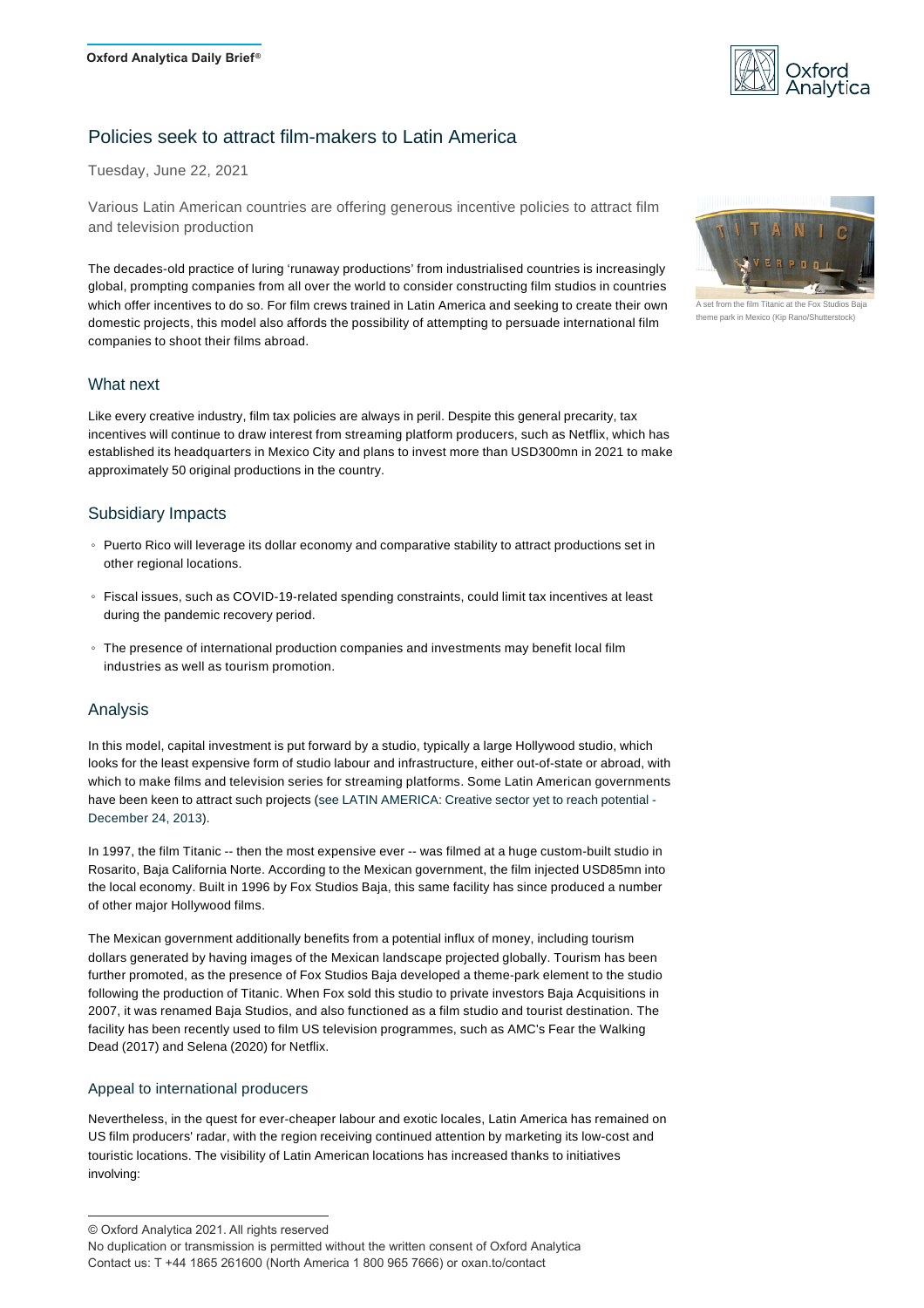

- tax incentives and legislation;
- the creation of national and regional film commissions championed by Mexican, Argentine, Brazilian regional and municipal governments as well as smaller countries such as Chile, Uruguay and the Dominican Republic;
- a presence in location conferences (such as the annual Locations Trade Show in Santa Monica, California); and
- advertising in trade publications.

## Tax incentives

Countries offering tax incentives to film producers include Mexico and Colombia.

#### Mexico

In March 2010 President Felipe Calderon's administration announced a new cash rebate policy to lure Hollywood producers back to the country, following a rash of drug gang-related violence in 2008-09. The initial funding pool of USD20mn offered 17.5% rebates on Mexican shoots, combining cash rebates and sales tax refunds administered through the ProAudiovisual Fund, a part of ProMexico, a government body encouraging the export of Mexican products.

It is unclear whether this fund convinced the producers of the James Bond film Spectre to film in Mexico, but documents leaked online via the December 2015 Sony hack prompted speculation that Mexican authorities had given the MGM and Sony producers upwards of USD20mn to guarantee specific changes in the script -- for example, that a Mexican mayor would not be assassinated in the plot, that no villains would be Mexican, and that the next 'Bond girl' would be Mexican. James Wilson, the film's producer, refuted these allegations.

#### Colombia

## Colombia has been a pioneer in tax incentive plans

Colombia is known as a model throughout the region for successful tax incentive programmes ([see](http://localhost:8885/Analysis/DB182839) [COLOMBIA: Stimulus package to have mixed impact - April 23, 2013\)](http://localhost:8885/Analysis/DB182839), which has most recently expanded to include television series on streaming platforms.

Law 1556, passed in 2012, was specifically designed to entice foreign producers. It provided tax incentive policies for foreign shoots where more than USD600,000 was invested. The scheme is a transferable tax credit that can be purchased by international producers shooting in Colombia. They can then sell the credits on to tax-paying individuals or companies in Colombia that are eligible to deduct 35% of income tax due via investment in their productions.

## Foreign production services

Mexico's tax rebate was designed to make the country as competitive as other Latin American countries such as Colombia, Costa Rica and Puerto Rico. These countries attract foreign producers by offering deep cash rebates and with their highly competitive pay scales. According to the Wharton School of Business's web magazine, the top filming locale in Latin America and the Caribbean has been Puerto Rico, a US territory that offers a 40% tax credit on payments to local film crews. Since its currency is the dollar, the island has an innate advantage of simplifying transactions for production companies. The industry has become a major contributor to the island's economy, and Puerto Rico has become a stand-in for Mexico in some films set in Mexico but filmed on the island.

## Fierce competition

The ability to offer this level of specialisation in production services might tip the scale in favour of a specific country looking to attract a production. Indeed, it might prove to be a competitive advantage,

© Oxford Analytica 2021. All rights reserved

No duplication or transmission is permitted without the written consent of Oxford Analytica Contact us: T +44 1865 261600 (North America 1 800 965 7666) or oxan.to/contact